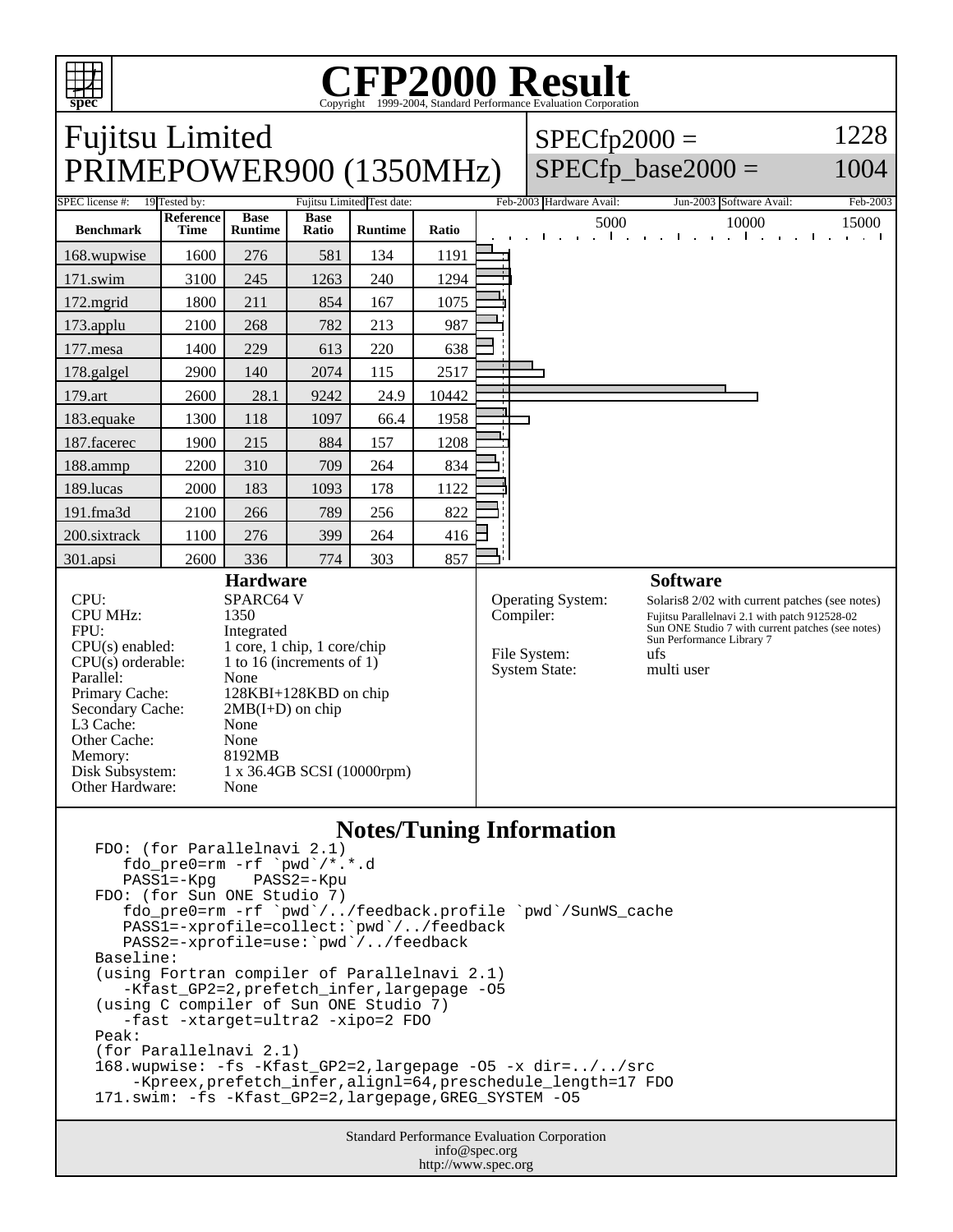

#### **CFP2000 Result** Copyright 1999-2004, Standard Performance Evaluation Corporation

Fujitsu Limited

PRIMEPOWER900 (1350MHz)

 $SPECfp2000 =$ 

1228

SPECfp base2000  $=$ 

1004

SPEC license #: 19 Tested by: Fujitsu Limited Test date: Feb-2003 Hardware Avail: Jun-2003 Software Avail: Feb-2003 **Notes/Tuning Information (Continued)** -Kpreex,commonpad=168,prefetch\_cache\_level=3,prefetch\_line\_L2=6, prefetch\_line\_L2=6,prefetch\_line=6,frecipro,prefetch=4 FDO 172.mgrid: -fs -Kfast\_GP2=2,largepage,GREG\_SYSTEM -Kpreex,prefetch\_line=6,commonpad=144,alignc=64 FDO 178.galgel: -fs -Kfast\_GP2=2,largepage,GREG\_SYSTEM -Kpreex,prefetch\_infer,prefetch=4,frecipro,unroll=2,commonpad=152,arraypad\_const=11,alignl=64 -x dir=../../src -KFMADD -SSL2 FDO RM\_SOURCES=lapak.f90 189.lucas: -fs -Kfast\_GP2=2,largepage,GREG\_SYSTEM -O5 -Kpreex,prefetch\_infer,prefetch\_line=6,preschedule\_length=70 FDO 191.fma3d: -fs -Kfast\_GP2=2,largepage,GREG\_SYSTEM -x dir=../../src -x55 -Kpreex,prefetch\_infer,prefetch=4 FDO 200.sixtrack: -fs -Kfast\_GP2=2,largepage,GREG\_SYSTEM -O5 -Kunroll=2,preex,prefetch\_line=8,frecipro,novfunc,preschedule\_length=27 FDO (using FORTRAN90 compiler of Sun ONE Studio 7) 173.applu: -fast -xchip=ultra3 -xcache=128/64/2:2048/64/4 -xarch=v8plusb -Qoption iropt -Adata\_access,-Mt7000,-Mm14000,-Mr40000,-Ma400,-whole -xregs=syst -Qoption iropt -Rscalarrep,-MR -Qoption cg -Qlp=1-av=128-t=2-fa=1-fl=1 -Qoption f90comp -O3 -Qoption cg -Qgsched-trace\_late=1,-Qgsched-T4 -stackvar ONESTEP=yes 301.apsi: -fast -xchip=ultra3cu -xcache=128/64/2:2048/64/4 -xarch=v8plus -Qoption iropt -Mt400 -xdepend -xregs=syst -lprism32 FDO ONESTEP=yes 187.facerec: -xO5 -xchip=ultra3 -xcache=128/64/2:2048/64/4 -xarch=v8plus -xprefetch=yes -xprefetch\_level=1 -xvector=no -xdepend -ftrap=%none -fns -fsimple=2 -lprism32 FDO ONESTEP=yes (using C compiler of Sun ONE Studio 7) 177.mesa: -fast -xchip=ultra2 -xcache=128/64/2:2048/64/4 -xarch=v8plusb -xcrossfile -Wc,-Qgsched-trace\_late=1,-Qgsched-T4 FDO ONESTEP=yes 179.art: -fast -xchip=ultra3 -xcache=128/64/2:2048/64/4 -xarch=v8plusb -xipo=2 -xalias\_level=std FDO ONESTEP=yes 183.equake: -fast -xchip=ultra3cu -xcache=128/64/2:2048/64/4 -xarch=v8plusb -xalias\_level=strong -xdepend -W2,-whole,-Amemopt:arrayloc -xprefetch -Wc,-Qms\_pipe-pref,-Qlp=1-av=512-t=6-fa=1-fl=1 -lprism32 -lmopt -lm FDO ONESTEP=yes 188.ammp: -fast -xchip=ultra3 -xcache=128/64/2:2048/64/2 -xarch=v8plusb -xcrossfile -xrestrict -xalias\_level=strong -xdepend -xprefetch -lprism32 FDO ONESTEP=yes Portability: 178.galgel: -Am -Fixed (for Parallelnavi 2.1) 187.facerec: -Am (for Parallelnavi 2.1) 191.fma3d: -Am (for Parallelnavi 2.1) Note: System Tunables: (for /etc/system) consistent\_coloring=1, shmsys:shminfo\_shmmax=2147483648, shmsys:shminfo\_shmmni=256, shmsys:shminfo\_shmseg=400,shminfo\_shmmin=1 set tune\_t\_fsflushr = 86400 set autoup  $= 86400$ (for /etc/opt/FJSVpnrm/lpg.conf) TSS=512M, SHMSEGSIZE=256M Shell Environments: LD\_LIBRARY\_PATH="/opt/SUNWspro/prod/lib/v8plusb" PRISM\_HEAP=268435456 PRISM\_MODE=2 Feedback directed optimization was used except Fortran baseline, 173.applu(peak) and 301.apsi(peak). Small configuration memory system mode used ("4cpu mode", enabled via system console). Stack size set to unlimited via "ulimit -s unlimited" System board used with only one CPU present.

> Standard Performance Evaluation Corporation info@spec.org http://www.spec.org